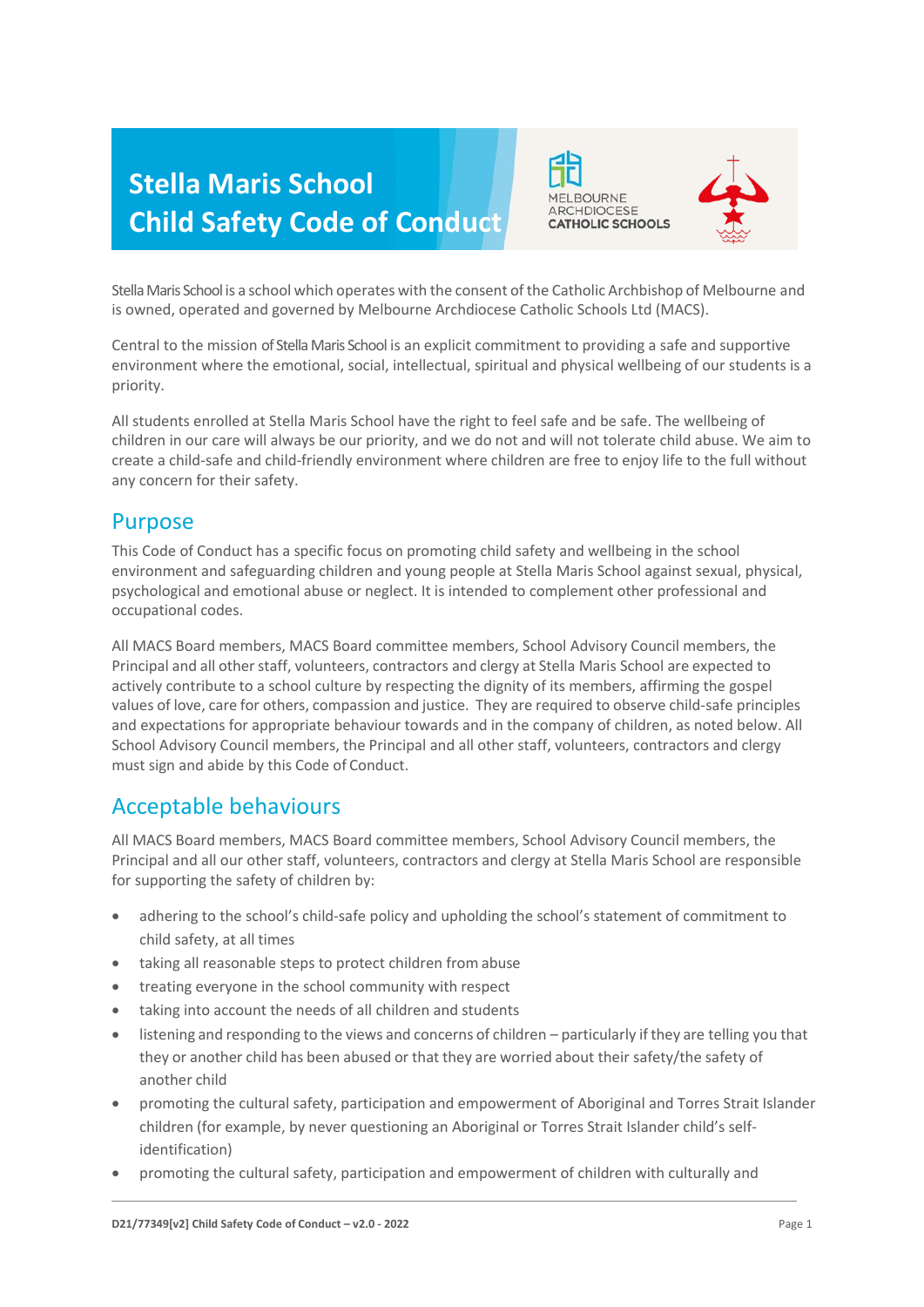linguistically diverse backgrounds (for example, by having a zero-tolerance for discrimination)

- promoting the safety, participation and empowerment of children with a disability (for example, during personal care activities)
- ensuring as far as practicable that adults are not alone with a child
- reporting any allegations of child abuse to the school's leadership (or child safety officer if the school has appointed someone to this role)
- understanding and complying with all reporting obligations as they relate to mandatory reporting and reporting under the *Crimes Act 1958* (Vic.)
- understanding and complying with all obligations as they relate to the reportable conduct scheme including reporting allegations of reportable conduct in accordance with the schools reportable conduct policy
- reporting any child safety concerns to the school's leadership (or child safety officer if the school has appointed someone to this role)
- ensuring as quickly as possible that the child is safe if an allegation of child abuse is made
- reporting to the Victorian Institute of Teaching (VIT) any charges, committals for trial or convictionsin relation to a sexual office by a registered teacher, or specific allegations or concerns about a registered teacher
- ensuring they comply with any and all applicable professional or occupational codes of conduct.

## Unacceptable behaviours

All MACS Board members, MACS Board committee members, School Advisory Council members, the Principal and all our other staff, volunteers, contractors and clergy at Stella Maris School must not:

- ignore or disregard any suspected or disclosed child abuse
- develop any special relationships with children that could be seen as favouritism (for example, the offering of gifts or special treatment for specific children)
- exhibit behaviours with children which may be construed as unnecessarily physical (for example, inappropriate sitting on laps)
- put children at risk of abuse (for example, by locking doors)
- initiate unnecessary physical contact with children or do things of a personal nature that a child can do for themselves (for example, toileting or changing clothes)
- engage in open discussions of a mature or adult nature in the presence of children (for example, personal social activities)
- use inappropriate language in the presence of children
- express personal views on cultures, race or sexuality in the presence of children
- discriminate against any child, including because of age, gender, race, culture, vulnerability, sexuality, ethnicity or disability
- work with children while under the influence of alcohol or illegal drugs
- have contact with a child or their family outside school without the school leadership's or child safety officer's (if the school has appointed someone to this role) knowledge and/or consent orthe school governing authority's approval (for example, unauthorised after-hours tutoring, private instrumental/other lessons or sport coaching); accidental contact, such as seeing people in the street, is appropriate
- have any online contact with a child (including by social media, email, instant messaging) or their family unless necessary (for example, providing families with eNewsletters or assisting students with their schoolwork)
- use any personal communication channels/devices such as a personal email account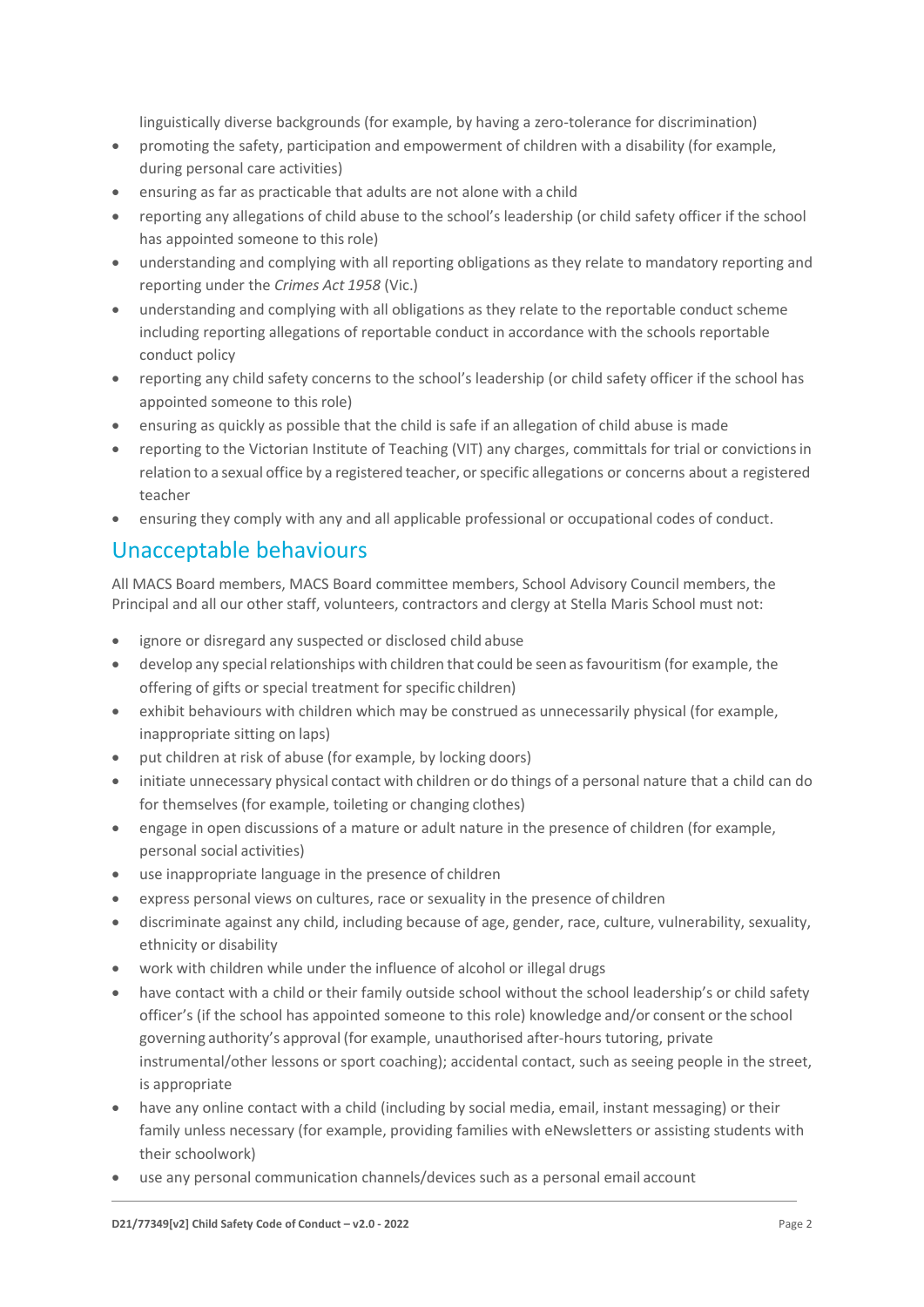- exchange personal contact details such as phone numbers, social networking sites or email addresses
- photograph or video a child without the consent of the parents, guardians or carers
- consume alcohol or drugs at school or at school events in the presence of children.

#### Teachers

Teachers are also required to abide by the principles relating to relationships with students as set out in the Victorian Teaching Profession's Code of Conduct published by the VIT. These principles include:

- knowing their students well, respecting their individual differences and catering for their individual abilities
- working to create an environment which promotes mutual respect
- modelling and engaging in respectful and impartial language
- protecting students from intimidation, embarrassment, humiliation and harm
- respecting a student's privacy in sensitive matters
- interacting with students without displaying bias or preference
- not violating or compromising the unique position that a teacher holds of influence and trust in their relationship with students.

## Psychologists and school counsellors

In their dealings with students, psychologists and school counsellors should also take into account their professional obligations as set out in a code of ethics or practice to which they are bound, including because of their membership of:

- the Australian Health Practitioner Regulation Agency
- the Australian Counselling Association
- Speech Pathology Australia.

#### Sports and recreation

Coaches, staff members and volunteers involved in coaching, training or assisting students during sporting and recreation activities should adopt practices that assist children to feel safe and protected, including:

- using positive reinforcement and avoiding abusive, harassing or discriminatory language
- coaching students to be 'good sports'
- explaining the reason for the contact and asking for the student's permission if physical contact with a student by a coach or other adult is necessary during a sporting or other recreational activity
- avoiding (where possible) situations where an adult may be alone with a student such as in a dressing or change room, first aid room, dormitory or when the student needsto be transported in a vehicle.

### Breaches of this code

Where a member of staff is suspected of breaching this Code of Conduct, Stella Maris School may start the process under clause 13 of the *Victorian Catholic Education Multi-Enterprise Agreement 2018* (VCEMEA 2018) for managing employment concerns. This may result in disciplinary consequences.

Where the Principal is suspected of breaching this Code of Conduct, the concerned party is advised to contact the MACS Regional General Manager.

Where any other member of the school community, including volunteers and contractors, is suspected of breaching this code, the school isto take appropriate action, including (if applicable) in accordance with the *PROTECT: Identifying and Responding to All Forms of Abuse in Victorian Schools* policy.